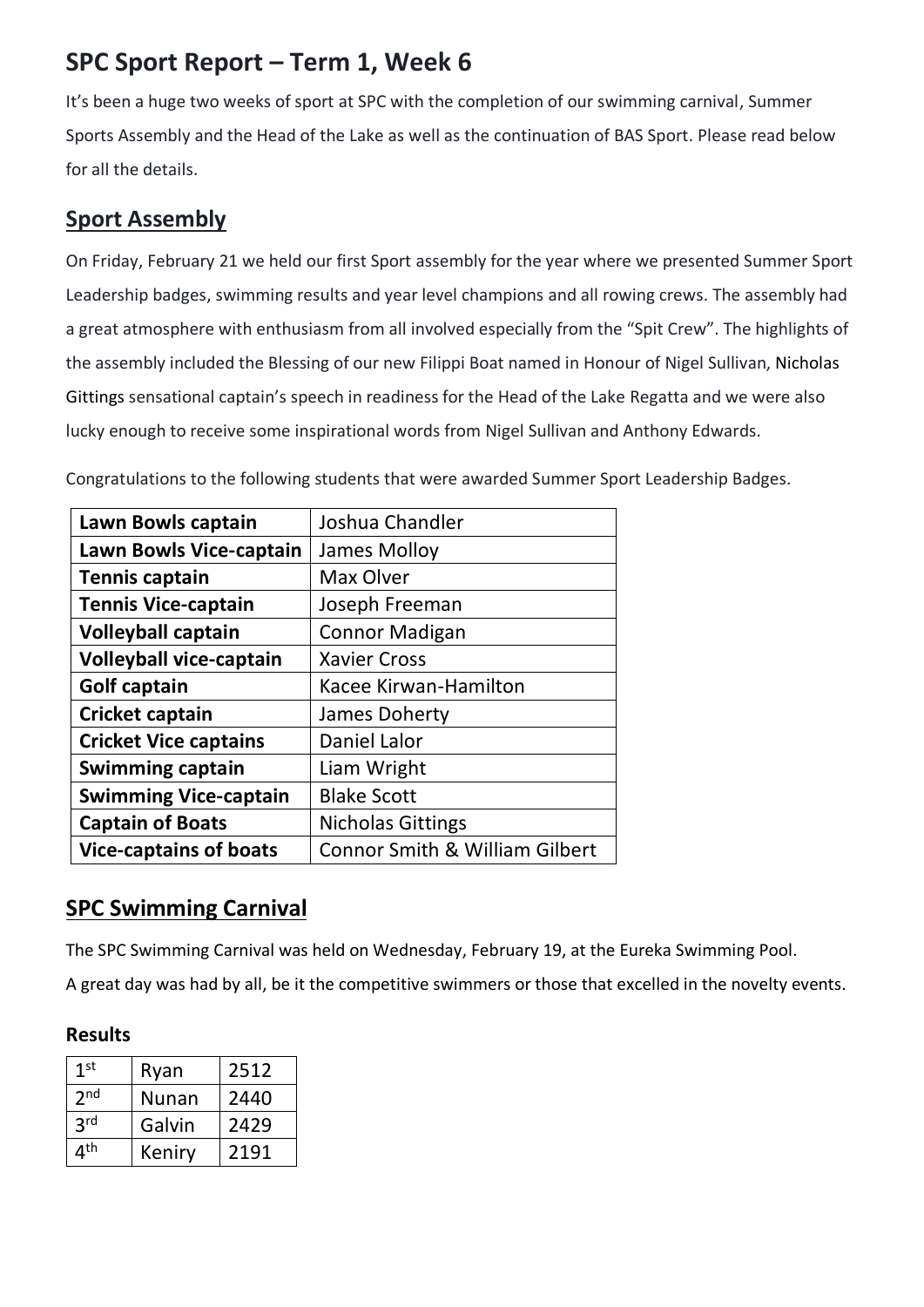#### **Year Level Champions**

| Year 7  | Will McCahon                      |
|---------|-----------------------------------|
| Year 8  | Eoghan Purser                     |
| Year 9  | Angus O'Keefe                     |
| Year 10 | <b>Bailey McQuie</b>              |
| Year 11 | Nicholas Hodgson & Darcy Williams |
| Year 12 | <b>Blake Scott</b>                |

### **Swimming Champion of Champions**

| <b>Name</b>            | Year | <b>Time</b> |
|------------------------|------|-------------|
| Darcy Williams         | 11   | 27.25       |
| Nicholas Hodgson       | 11   | 27.62       |
| <b>Edward Robinson</b> | 11   | 28.31       |
| <b>Bailey McQuie</b>   | 10   | 28.60       |
| <b>Samuel Tilley</b>   | 11   | 28.87       |
| Daniel Rodger          | 10   | 29.72       |
| <b>Eoghan Purser</b>   | 8    | 30.14       |
| <b>Blake Scott</b>     | 12   | 32.26       |

The BAS Swimming Carnival will be held on Wednesday, March 11 at the Ballarat Aquatic Centre at 2:00pm. Any enquiries regarding swimming please do not hesitate to contact Louise Macquire or myself.

## **McNeil Cup/Rob Benoit Cup**

On Monday, March 2, Max Olver and Griffin Andrews competed in the preliminary rounds of the McNeil Cup Tennis Championships (Seniors). In the Rob Benoit Cup (Juniors) St Patrick's College was represented by Nash McGrath and Andrews Wills.

Well done to the boys for being selected to represent St Patrick's College and for showing great skill, determination and sportsmanship.

Congratulations to Max and Griffin who have progressed through to the finals on Thursday, March 5.

### **Athletics**

Congratulations to Matthew O'Brien who competed at the State Track and Field Championships. Matthew came 2<sup>nd</sup> in the U/16 400m with a time of 51.1sec. Matthew also came 5<sup>th</sup> in the U/16 100m. Matthew has qualified for the Nationals later this month.

### **Lawn Bowls**

#### **Round 3 - St Patrick's College defeated Ballarat High School overall 31-26**

Rink 1: Chris Mitchell-Boehle (Lead), Paddy Morvell (second), James Molloy (Skip) won 23-7 Vs High Rink 2: Rohan Hodge (Lead), Deegan Willingham (second), Josh Chandler (skip) lost 19-8 Vs High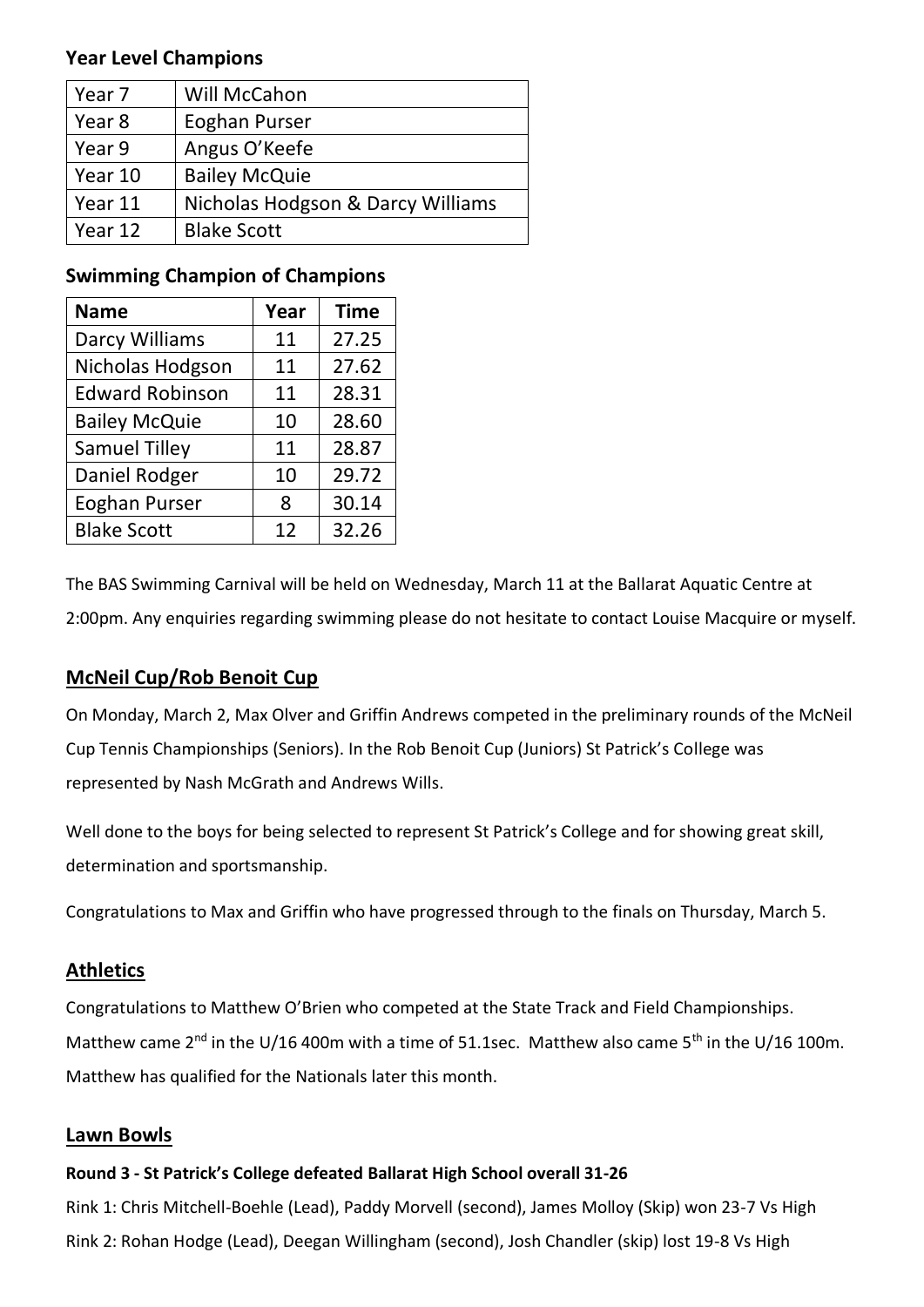### **SPC Athletics**

The SPC Athletics Carnival will be held on Wednesday, March 18 here at the College. After the completion of the SPC carnival, other BAS Athletics enquiries can be directed to John Richards or myself. The BAS Athletics Carnival will be held at Llanberris on Tuesday, April 28.

#### **Head of the Lake**

Congratulations to all rowers and coaches for their efforts at the 108th Head of the Lake Rowing Regatta on Sunday, February 23 at Lake Wendouree.

See below an outline of results:

| Year 9 Division $1 - 3$ <sup>rd</sup> Place                                                   |
|-----------------------------------------------------------------------------------------------|
| <b>Year 9 Division 2 – 1st Place</b>                                                          |
| <b>Year 9 Division 3 – 1st Place</b>                                                          |
| Year 9 Division $4 - 3$ <sup>rd</sup> Place                                                   |
| Year 9 Division 5-8 - $1^{st}$ Place (Record Broken), $2^{nd}$ Place & $4^{th}$ Place         |
| Year 10 Division $1 - 2nd$ Place                                                              |
| <b>Year 10 Division 2</b> – $1^{st}$ Place (Record Broken)                                    |
| <b>Year 10 Division 3 - 1st Place</b>                                                         |
| Year 10 Division $4 - 1$ <sup>st</sup> Place, 2 <sup>nd</sup> Place and 3 <sup>rd</sup> Place |
| <b>Year 10 Division 5 - 1st Place</b>                                                         |
| <b>Open Division <math>1 - 3</math>dd Place</b>                                               |
| <b>Open Division 2 – 3rd Place</b>                                                            |
| <b>Open Division <math>3 - 3</math>dd Place</b>                                               |
| <b>Open Division 4 - 2nd Place</b>                                                            |

The boy's premiership was extremely close with St Patrick's College narrowly missing out on winning the boys aggregate by 2 points.

### **Cricket**

#### **1 st XI**

#### **Rd 2 BAS 2 Day Comp against Ballarat Clarendon College**

After a washout in Rd 1 the boys were keen to get on the field. A couple of late changes saw Heath Doherty, Jack Kovacevic and Tate Hulland make their  $1^{st}$  XI debuts. After losing the toss we were sent in to bat. James Doherty and Hamish Garner opened the batting and made a solid start before Hamish was dismissed 14. Daniel Lalor joined James and looked set before he fell for 15. At 2/112 James was now on 70 and Bailey Hosemans joined him in the middle, the College bowlers built the pressure and Bailey fell for 3. James then brought up his  $4^{th}$  century for the year, before being dismissed for 134 from 145 balls, his innings included 21 fours. An amazing run of form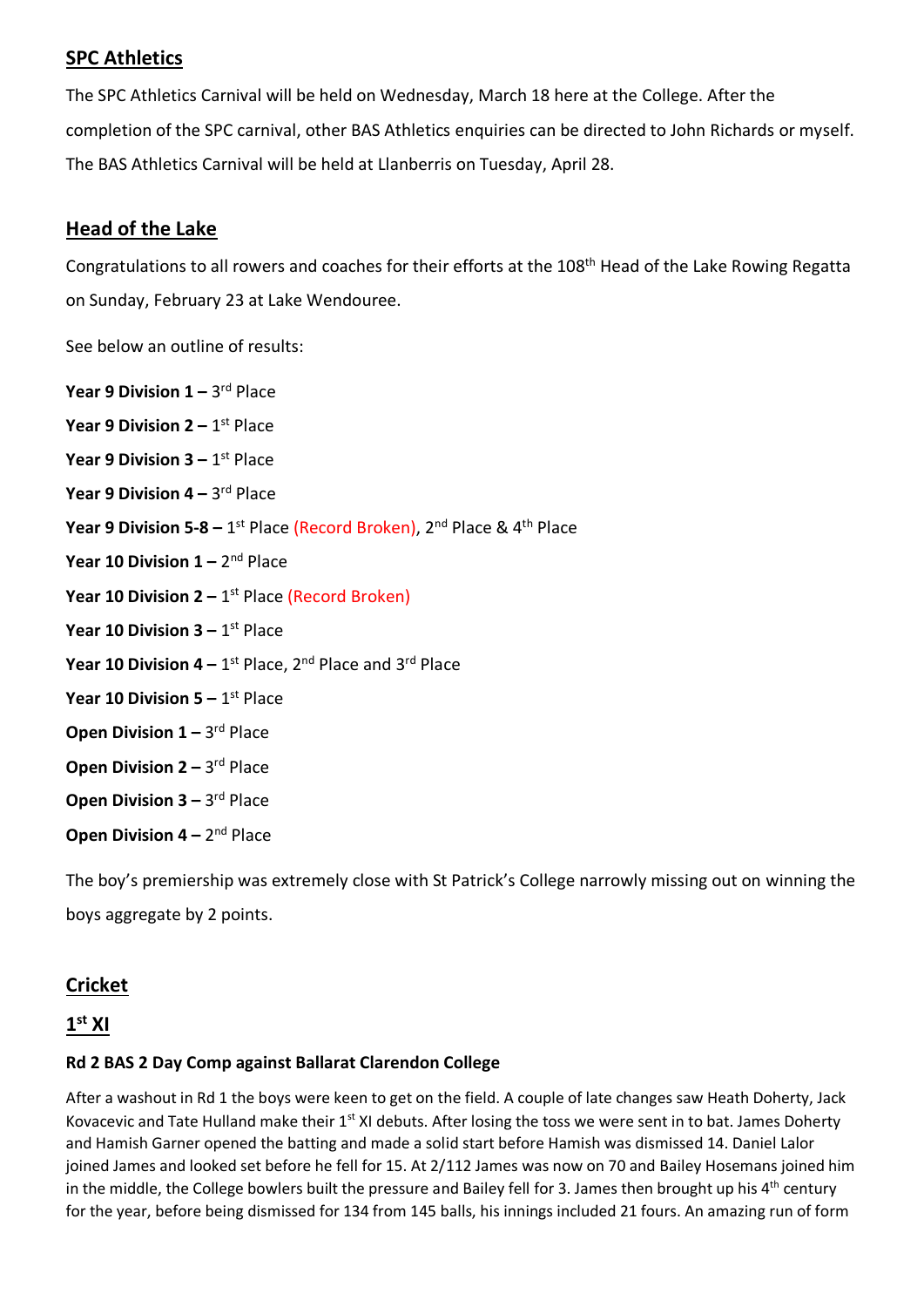from James has him averaging over 100 for the season. Tate Hulland on debut finished on 29 not out as we reached 5/218 from the 45 overs.

| ST PATRICK'S COLLEGE 1ST XI (45.0 overs) |                                        |             |              |                          |    |        |
|------------------------------------------|----------------------------------------|-------------|--------------|--------------------------|----|--------|
| <b>BATSMAN</b>                           | <b>STATUS</b>                          | <b>RUNS</b> | <b>BALLS</b> | 4s                       | 6s | S/R    |
| <b>Hamish Garner</b>                     | c Sutton b Munasinghe                  | 14          | 43           |                          |    | 32.56  |
| James Doherty                            | <b>b</b> Artz                          | 134         | 145          | 21                       |    | 92.41  |
| Daniel Lalor (LHB)                       | c Foott b slattery                     | 15          | 29           | $\overline{\phantom{a}}$ |    | 51.72  |
| <b>Bailey Hoseman</b>                    | <b>b</b> Artz                          | 3           | 20           |                          |    | 15.00  |
| <b>Tate Hulland</b>                      | not out                                | 29          | 34           | 3                        |    | 85.29  |
| Spence Jenks                             | c Sutton b Artz                        | $\Omega$    |              |                          |    | 0.00   |
| Alex Kerr                                | not out                                | 1           | 1            |                          |    | 100.00 |
| James Martindale                         |                                        |             |              |                          |    |        |
| Regan King                               |                                        |             |              |                          |    |        |
| <b>Kento Dobell</b>                      |                                        |             |              |                          |    |        |
| <b>Heath Doherty</b>                     |                                        |             |              |                          |    |        |
| Jack Kovacevic                           |                                        |             |              |                          |    |        |
| <b>TOTAL</b>                             | <b>EXTRAS: 22 (13wd 2nb 3lb 4b 0p)</b> | 218         |              |                          |    |        |

#### **Day 2**

The 2<sup>nd</sup> day started perfectly with Regan King picking up a wicket in the first over. The wickets then fell at regular intervals as the bowlers built the pressure. The wickets were shared amongst the bowlers with Regan, Tate Hulland, Daniel Lalor and Heath Doherty all picking up 2 wickets in a very even bowling performance. College was eventually dismissed for 106, giving us a 112 run victory.

| IST PATRICK'S COLLEGE 1ST XI |              |                |             |                |             |                 |
|------------------------------|--------------|----------------|-------------|----------------|-------------|-----------------|
| <b>BOWLER</b>                | <b>OVERS</b> | <b>MAIDENS</b> | <b>RUNS</b> | <b>WICKETS</b> | <b>ECON</b> | <b>EXTRAS</b>   |
| Regan King                   | 6            |                | 6           |                | 1.00        | 1wd             |
| Kento Dobell                 | 3            |                | 5           |                | 1.67        |                 |
| James Martindale             | 6            |                | 16          |                | 2.67        |                 |
| Alex Kerr (RF)               | 6            |                | 20          |                | 3.33        |                 |
| <b>Tate Hulland</b>          |              |                | 26          |                | 5.20        |                 |
| Daniel Lalor                 | 6            |                | 10          |                | 1.67        |                 |
| <b>Heath Doherty</b>         |              |                | 18          |                | 6.00        | 1 <sub>wd</sub> |

### **2 nd XI Cricket**

#### **SPC Blue into BAS Grand Final**

SPC Blue 6/110 defeated Ballarat Grammar 8/66

In the final home and away game for the 2019/2020 season SPC were able to account for long-time rivals Ballarat Grammar and progress undefeated into the BAS Second XI Grand Final to be played on March 5 here at St Pats.

Electing to bat first SPC Blue openers Riley Fisher and Tate Hulland showed how runs were available despite a very lush outfield at Grammar. Riley Fisher top scored on 28 whilst Tate Hulland assisted him very well scoring 22. Riley Huxtable showed his class with the bat scoring 15 and he was supported by Jaxon Edwards scoring 15. With 110 runs scored the Ballarat Grammar batsmen knew that they were requiring almost a run a ball to match the SPC Blue total. James Liston set the scene opening the SPC Blue bowling attack with an outstanding 3 overs for only one run conceded. Tate Hulland bowled two fiery overs taking 3/5 and Jaxon Edwards sent down a barrage of spin collecting 2/17. Noah Maggi ½ off his two overs and Alex Byham 1/10 off his two overs saw Ballarat Grammar's innings complete at 8/66.

Good luck to SPC Blue in the Grand Final on Thursday, March 5.

Mr M. Busscher

SPC Blue Coach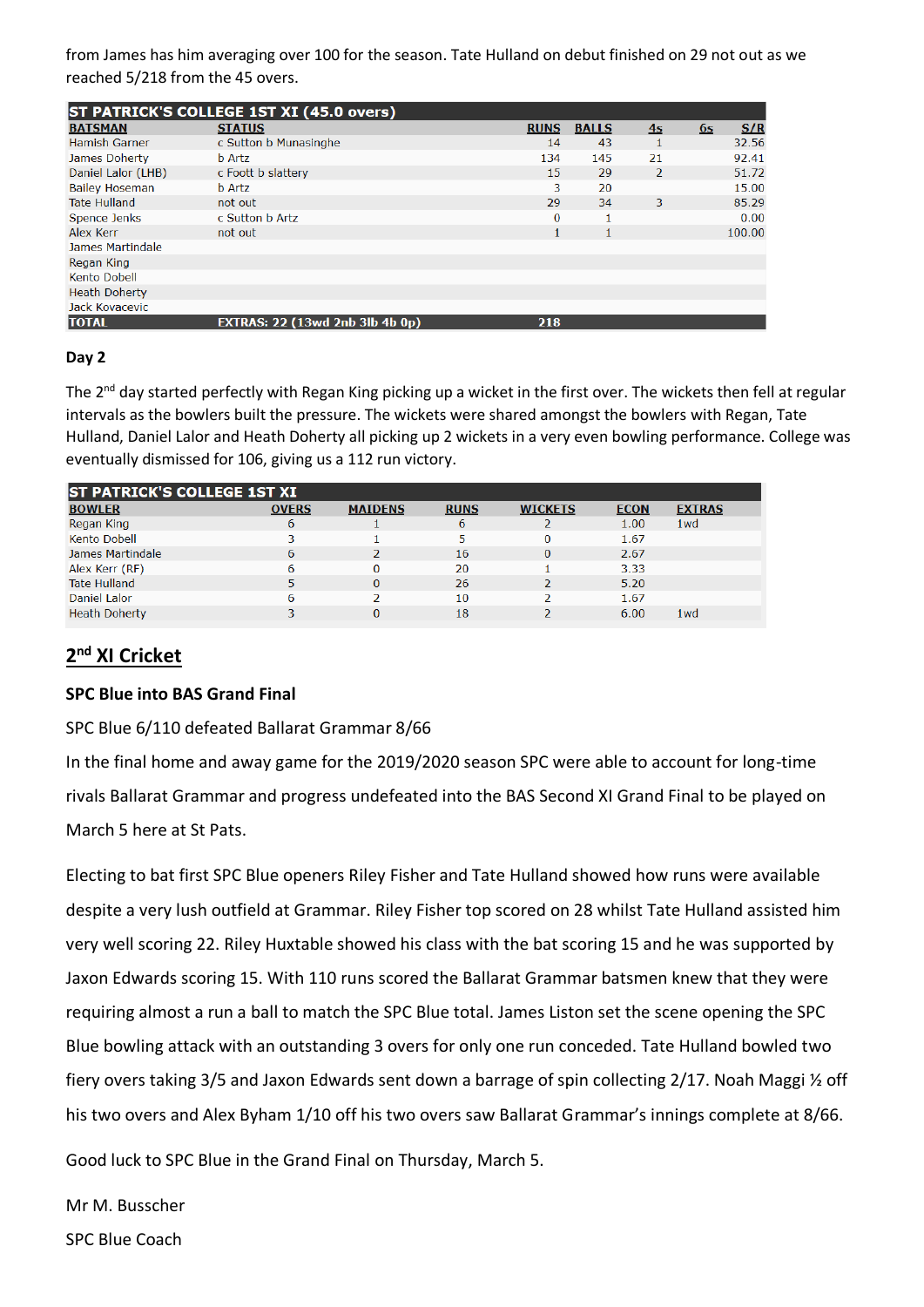#### **Year 8 BAS Dual Pitch Cricket**

#### **SPC Green 9/109 defeated SPC Blue 6/93**

This week's round of Year 8 BAS cricket saw the local derby between the SPC superpowers take place on home turf. Ideal conditions greeted both sides. SPC Green won the toss and elected to bat on the Hill Oval, while SPC Blue padded up on the Main Oval.

The SPC Blue batsmen got off to a confident start, with their first three batsmen all facing their maximum 20 deliveries before retiring. SPC Green's first four bowers bowled tightly and accurately, making the SPC Blue lads earn all their runs. Patience paid dividends in the end, with SPC Green picking up a run of wickets in the middle overs of the innings. After the allotted 20 overs, SPC Blue had amassed a score of 6/93. Wicket takers for SPC Green were: Tim Buckland 2/1, Archie Caldow 1/4 and Andrew Wills 2/2.

The SPC Green innings got off to a shaky start when Paddy O'Brien was run out without facing a ball. While a steady stream of wickets continued to fall throughout the SPC Green innings, the batsmen kept the scoreboard ticking over. A standout innings of 42 retired by Sam Lalor was a real highlight. Other solid contributors were Andrew Wills 14 and Noah Torpy 10, who both retired after their 20 deliveries. At the conclusion of their 20 overs, SPC had posted an impressive 9/109, handing them bragging rights over their fellow Paddy boys until they next face each other on the cricket field.

Mr Gerry Willis (SPC Green Coach)

#### **SPC Green 9/109 defeated SPC Blue 6/93**

Conditions; Sunny and cold.

Pitch condition; Played true, with some encouragement for the bowlers.

This was a pleasing result, with the score sheet showing t the sides pitted against each other were evenly matched. Considering Green batted on the smaller, top ground, the result was very close indeed. The score sheet also shows that the innings of Sam Lalor proved to be the difference in the sides. Sam scored 42 runs from 20 deliveries faced. It was an outstanding hand and a pleasure to watch with a switch-hit boundary being a highlight of his innings. Well done Sam!

Notable performances with the ball, Blue players Sam Hansen 2 for 9 from two overs, Jammo Stowe took 2 for 7 from one over. Blue bowled with reasonable discipline and consistently took wickets. They also fielded well with good ground fielding and catching. Blue used 15 bowlers and had 11 boys bat. With participation being a high priority, this was a terrific experience for the lads.

Both sides showed a lot of promise and, with a little bit of confidence and experience, should turn out many more competitive performances.

A special mention to Gabe – scorer and square leg umpire and Charlie Vanderkley central umpire. Thanks also to Mr Cooper Andrews and Mr Gerry Willis.

Mr Kent (SPC Green Coach)